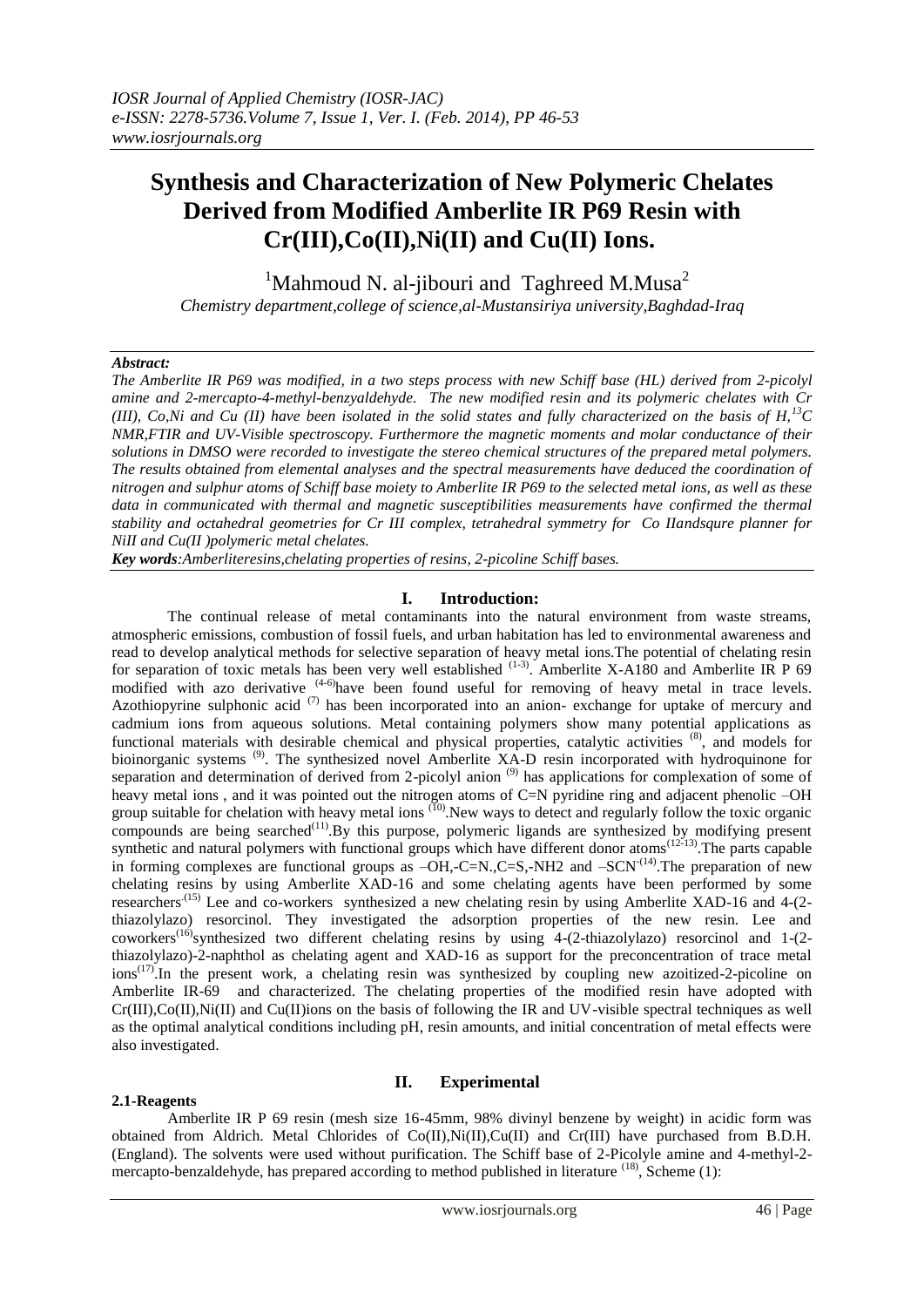

**Scheme(1)-**synthesis of HL Schiff base

#### **2.2: Preparation of modified resin:**

Cationic resin of Amberlite-IR P69 resin with  $-SO<sub>3</sub>H$  group, was treated separately (3.00g).(10ml) of conc. HCl with concentrated HCl(10ml) washed with deionized water(20ml.) then modification ,10ml of conc.  $HNO<sub>3</sub>$  and 25ml of  $H<sub>2</sub>SO<sub>4</sub>$  were added to 3g of resin and the mixture was stirred, cooled and filtered then washed with water and ethanol until neutralization. The residue was treated with  $(0.3g)$  of SnCl<sub>2</sub> and sodium bicarbonate NaHCO<sub>3</sub>(9.5g) in 50% ethanol and refluxed for 40 minutes. The amino resin was first, treated with 2M HCl and finally washed with distilled water. It was suspended in 250ml of ice water and reacted with 1M HCl and  $10.12g$  of NaNO<sub>2</sub> until a pale blue colored with starch iodide paper was formed. The diazotized resin was washed with ice water and reacted with (8g) of (HL) Schiff base and sodium hydroxide (90ml,5%) at -5<sup>0</sup>C with added with stirring and continued until brown colored, precipitate formed, filtered, washed with distilled water, than dried in oven  $(60-70)$ <sup>0</sup>C).



Scheme(2) coordination patterns of Amberlite with Cr(III), Co(II), Ni(II) and Cu(II) ligand.

#### **2.3-Identification of Schiff base (HL) and modified Amberlite IR P 69 resin**

The infrared spectra of Schiff (HL), modified resin and its polymeric metal chelates were recorded on Shimadzu. 160C Spectrometer in the (4000-600)cm<sup>-1</sup> region. The <sup>1</sup>H NMR and 13C NMR spectra were recorded in CDCl3 with TMS as the internal standard, using a Bruker wide bore Avance 300 NMR spectrometer.The electronic absorption spectra of Schiff base (HL) and solutions of polymeric metal chelates in DMSO (spectroscopic grade) were recorded on Shimadzu double beam spectrophotometer in the range of 200-900nm.The magnetic moments of the polymeric metal complexes of modified resin were measured on Bruker Magnetic balance using Faraday method<sup>(19)</sup>. As well as the thermal stability of polymeric metal complexes has recorded for chromium(III)and copper(II) under N<sub>2</sub> atmosphere in the range of heating 30-700C<sup>0</sup> on Perkin Elmer TGA 4000 at Ibn-cina general company(Baghdad).

#### **3.1: General:**

#### **III. Result and Discussion:**

Modified Amberlite IR P69 resin with Schiff base (HL) is brown in colored. The color of the resin changed up on chelating with solutions of metal ions under study  $(Cr^{+3}, Co^{+2}, Ni^{+2}$  and  $Cu^{+2})$  to green for octahedral Cr(III). Amber lite, Olive for square planner of Co(II) and Ni(II), and pale red for octahedral Cu(II) ,chelate respectively. This suggests that the chelating of modified resin with Schiff base of 2-picoly-(4-methylbenzimine)-thiophenol proceeds strongly contributions to the adsorption process .

#### **3.2. Elemental analysis:**

Elemental analysis of the salicyldimine -2-picolyl amine (HL) and its metal complexes with modified resin of Amber lite IR P 69 gave almost the same elemental ratio which is well agree with expected formula, Table(1).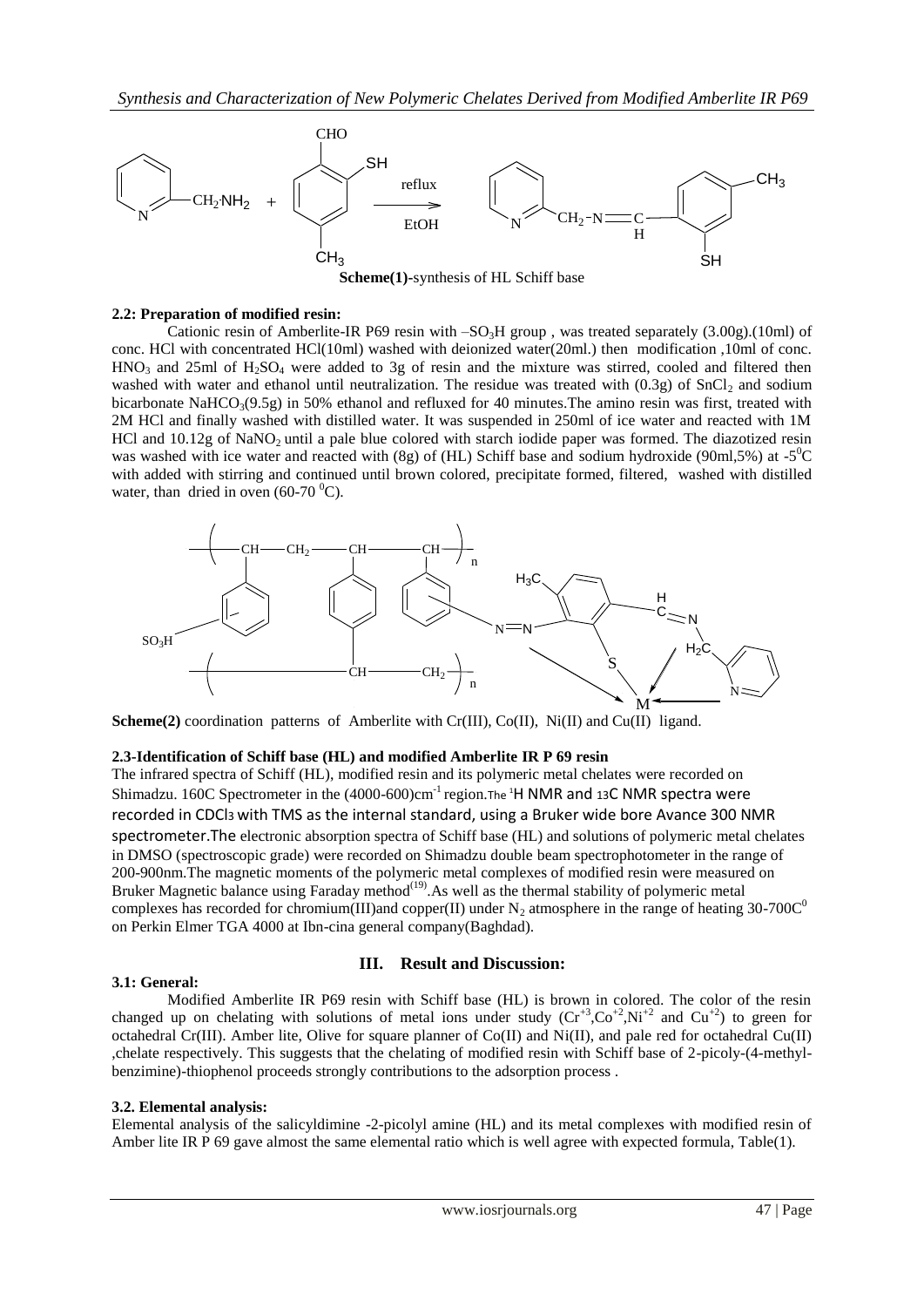| <b>Compounds</b>      | M.wt   | $M.P.^{\circ}C$ | <b>Colour</b> | Found(Calcd)% |        |         |         |                          |  |
|-----------------------|--------|-----------------|---------------|---------------|--------|---------|---------|--------------------------|--|
|                       |        |                 |               | $C\%$         | H%     | $N\%$   | $S\%$   | <b>Metal</b>             |  |
| HL                    | 229.32 | 175-177         | Dark yello    | 67.01         | 4.87   | 12.97   | 12.65   | $\overline{\phantom{a}}$ |  |
|                       |        |                 |               | (68.09)       | (5.71) | (12.22) | (13.98) | $\overline{\phantom{a}}$ |  |
| Ambarlite             | 690.92 | >250            | <b>Brown</b>  | 68.53         | 5.00   | 8.14    | 8.71    |                          |  |
|                       |        |                 |               | (69.53)       | (6.13) | (8.11)  | (9.28)  | $\overline{\phantom{a}}$ |  |
| Cr(Am)Cl <sub>2</sub> | 812.81 | >340            | Dark Gree     | 58.20         | 4.89   | 6.97    | 6.56    | 6.01                     |  |
|                       |        |                 |               | (59.11)       | (5.08) | (6.89)  | (7.89)  | (6.40)                   |  |
| [Co(Am)Cl]            | 799.3  | > 302           | Dark Brow     | 60.21         | 5.98   | 17.67   | 7.87    | 6.81                     |  |
|                       |        |                 |               | (61.61)       | (5.50) | (17.01) | (8.02)  | (7.37)                   |  |
| [Ni(Am)Cl]            | 799.09 | > 305           | <b>Brown</b>  | 59.99         | 5.93   | 18.23   | 7.69    | 6.94                     |  |
|                       |        |                 |               | (61.62)       | (5.56) | (7.10)  | (8.03)  | (7.35)                   |  |
|                       | 803.9  | > 310           | <b>Brown</b>  | 60.11         | 5.02   | 7.11    | 7.43    | 7.32                     |  |
| [Cu(Am)Cl]            |        |                 |               | (61.26)       | (5.52) | (6.97)  | (7.98)  | (7.90)                   |  |

**Table (1): physical properties of the prepared compounds and Elemental analysis data of Ambar-L and their complexes**

Where  $Am = C_{41}H_{44}N_4O_3S_2$  it is the repeated unit of modified Ambarlite

#### **3.3: NMR analysis :**

The resonance of protons of  $(HL)$  in CDCl<sub>3</sub> was shown in figure (1). The absorptions in the downfield regions 11.3, 8-9.3 ppm may be assigned to proton of–SH and isomethine –CH=N groups respectively (20).As well as the aromatic and pyridine protons Ar-H were recorded as chemical shifts in the regions 7.1-8.4ppm , whereas the resonance of  $-CH_3$ -CH, and CH<sub>2</sub>-N groups were absorbed in the regions 2.36 and 5.0ppm due to of effect of electron with drawing N: atom directly attached to N=CH and pyridine moiety <sup>(21)</sup>. As well as , figure (2) shows <sup>13</sup>C NMR of (HL) in CDCl<sub>3</sub>, which displays the absorption that agree with numbers of carbon atoms in the expected structure .



**Figure(2):<sup>13</sup>CNMR spectrum of (HL) ligand in CDCl3.**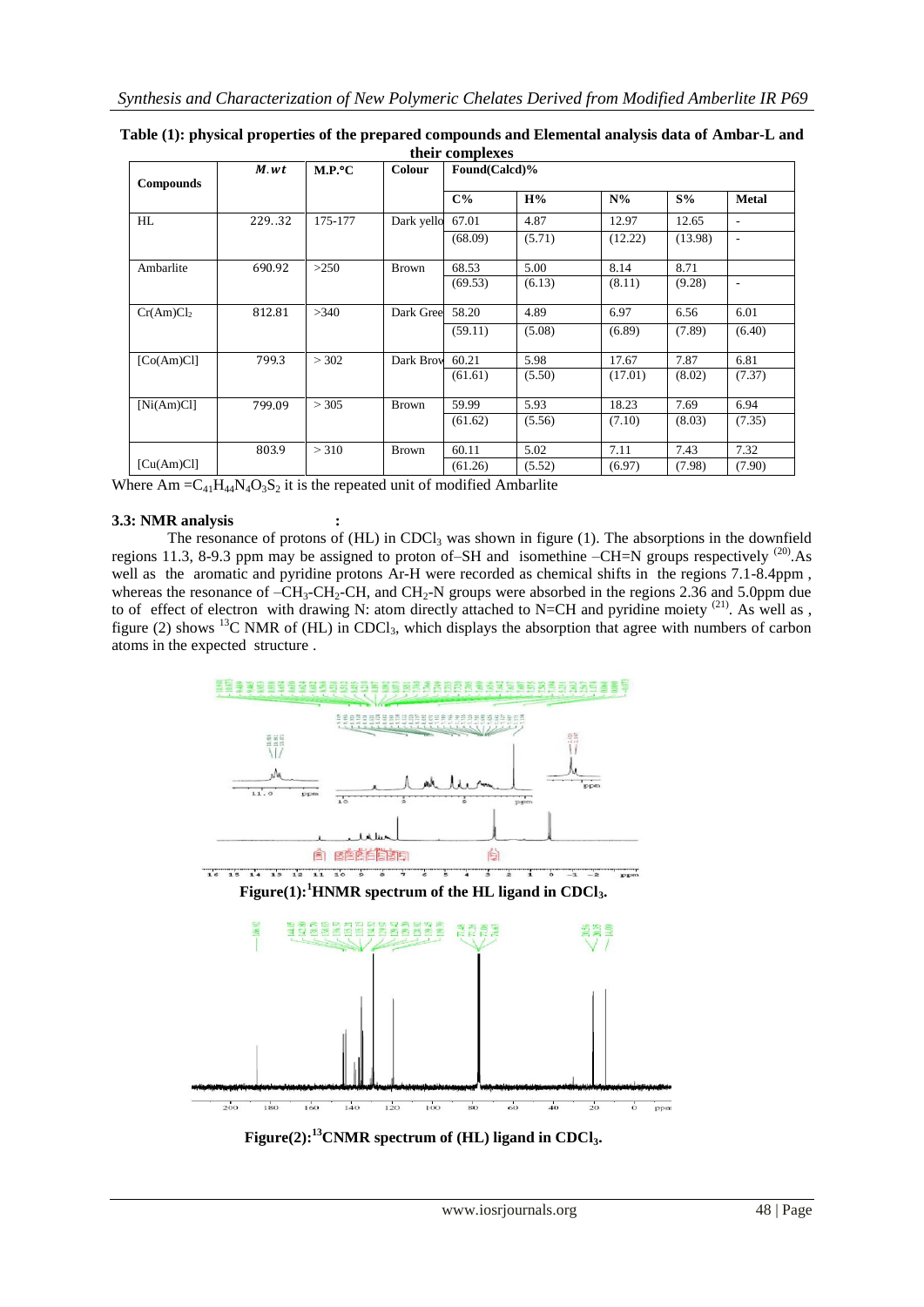# **3.4 Infrared spectra:**

Infrared spectra of Amberlite IR P69 modified with Schiff base (HL) and its metal complexes with  $Cr(III)$ ,  $Co(II)$ , Ni $(II)$  and  $Cu(II)$  ions are shown in figures(3-5). The weak absorptions band appeared in the region 2390-2410cm<sup>-1</sup> may be assigned to the stretching vibration of thiol –SH groups exhibiting intermolecular hydrogen bonding between –SH and C=N of pyridine and CH=N groups<sup>(22)</sup>. The bands obtained at 1380cm<sup>-1</sup> suggest the presence of –CH<sub>2</sub>-CH- bridges. A sharp strong peak at 1630cm<sup>-1</sup> may be ascribed to C=N group of the Schiff base, while the strong absorptions at  $1490 \text{cm}^{-1}$  may be attributed to azo N=N functional group<sup>(23)</sup>. The presence of C-H stretching of aromatic ring may be assigned as a sharp and strong band at 3150cm<sup>-1</sup> which seems to be assigned merged with very broad band of phenolic hydroxy group. Upon complexation, the shifts of C=N, N=N and -SH absorptions forward negative region (20-30)cm<sup>-1</sup> for all metal chelates indicates the participation of nitrogen atoms of such groups in coordination with  $Cr(III), Co(II), Ni(II)$  and  $Cu(II)$  ions<sup>(24)</sup>. As well as the absence of –SHgroup in all spectra of complexes, suggests the deprotonation of Amberlite-IR69 modified resin via complexation with metal ions understudy,figure6. As well as the far-infrared region 400- 600cm-1 show the weak-medium bands related to M-N and M-S respectively, which confirms these formations of metal chelates<sup>(25)</sup>. However the browed bands in the regions  $3500-3400 \text{cm}^{-1}$  in the figure (4-5) may be to crystalline water molecular present in the structure of Amberlite IR P69 and free ligand (HL) thus the absorption were absent in the figure (6)IR spectra of Cr(III) polymers.**Table(2)**

| Compound              | $v(C=N)$         | v(SH)             | $v(CH_2-CH)$       | $v(N=N)$                 |                         | $v(M-S)$   | Additional band                                     |
|-----------------------|------------------|-------------------|--------------------|--------------------------|-------------------------|------------|-----------------------------------------------------|
| [HL]                  | 1630(s)          | $2390 - 2410$ (w) | 1000-<br>900(m)    |                          |                         |            | 3003m v(C-H) arom.<br>$2900w$ v(C-H) aliph          |
| Ambarlite             | 1610(s)          | 2200(w)           | 3150               | 1490(s)                  |                         |            | 3150m v(C-H) Arom-CH<br>$2970$ vw $\nu$ (C-H) aliph |
| Cr(Am)Cl <sub>2</sub> | 1683(s)          |                   | $941 -$<br>1031(w) | $(1419 -$<br>1475(<br>W) | 582 <sup>a</sup>        | $553^b$    |                                                     |
| Co(Am)Cl              | 1660(s)          |                   | 1030               | 1480(m)                  | 570 <sup>b</sup><br>(w) | 490(w)     |                                                     |
| Ni (Am)Cl             | 1650(s)          |                   | $450-$<br>1030(w)  | 1469(m)                  | $570^{\circ}$ (<br>W)   | $490^b(w)$ | $3090m(C-H)$ Ar<br>$2930w(C-H)$ aliph               |
| Cu(Am)Cl              | 1640-<br>1588(s) |                   | $900 -$<br>1050(w) | 1471(w                   | $530^{\circ}$ (<br>W)   | 484b       | $3064(w)$ v(C-H) Arom                               |

**Table (2): Infrared spectral data (wave number) cm-1 of the ligand [HL] and its complexes**

Where  $a= M-N$ ,  $b= M-S$  vibrational modes,  $s = strong$ ,  $w = weak$ ,  $m = medium$ 



**Figure(3)- Infrared spectrum of Amberlite IR P69**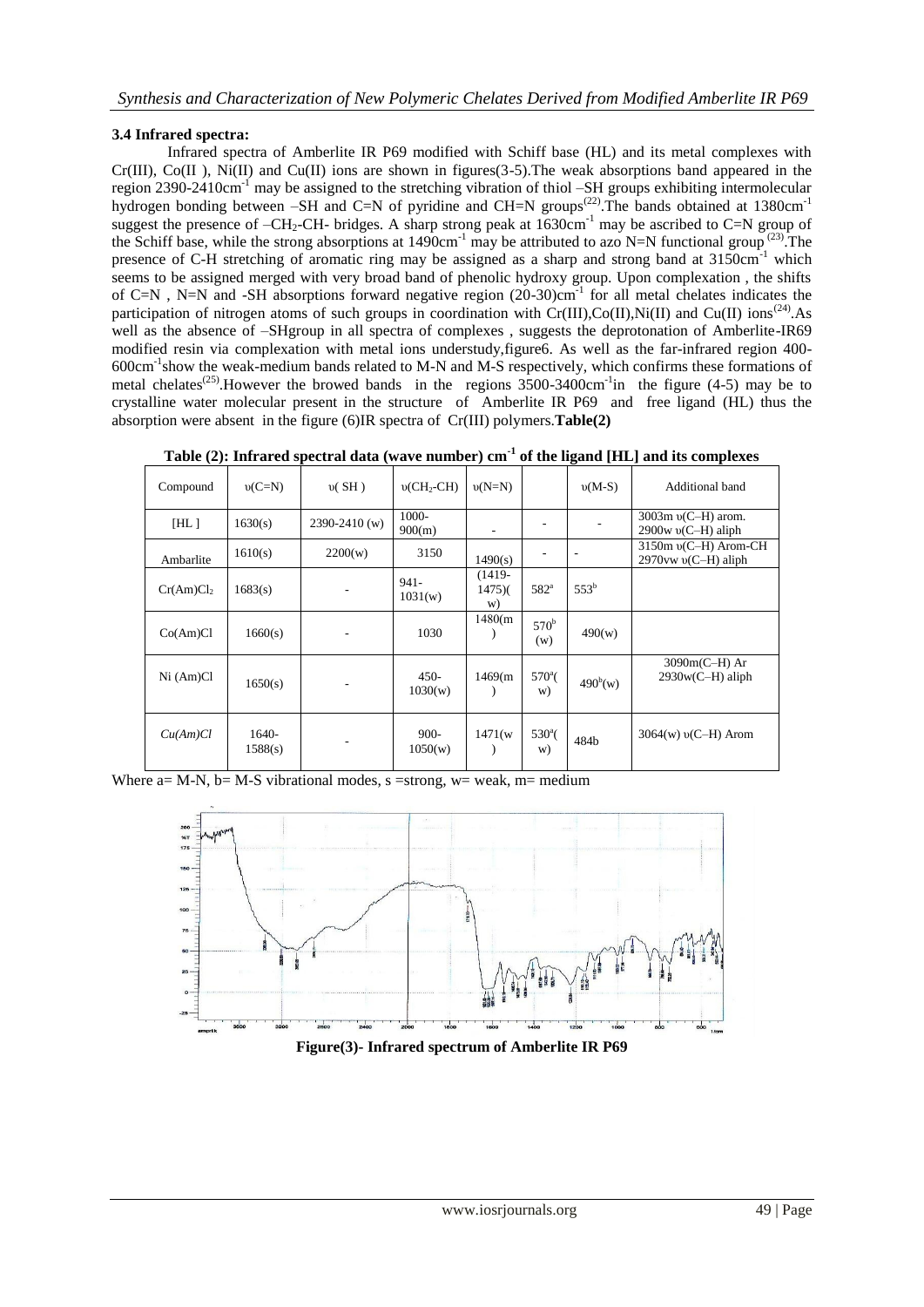

**Figure(5) Infrared spectrum of Cr(III)-modified Amberlite in KBr disc.**

# **3.5-TG-DTA analyses:**

The thermal stability of the Cr(III) and Cu(II) polymers with the modified Amberlite IR P69 have studied by TG/DTA, figures. (6-7). Thermal curves of Cr recorded in the range  $340-400C^0$  Cr(III)-chelae has shown in figure(5).total mass loss of chromium(III) chelate is10.3-15%.The first mass loss has been in range 200-  $250C<sup>o</sup>$  with 30%. The last decomposition has been observed in the range 400-450 $C<sup>o</sup>$  with loss of %=33%, thus agree well with the percent's of departures of Cl ions from the inner-sphere of the Cr(III) chelates and therefore supports strongly the other data of elemental analyses and spectral data. The decomposition of Cu(II) polymeric chelates starts with 240 then 280 and  $350C<sup>0</sup>$  with expected values of loss% in the ranges 22,40 and 50 respectively , these fragmentations may be attributed to the calculate loss% of Cl , 2Cl and formation of CuO and CuS compound due to degradation of thiol moiety linked apparently to HLSchiff base<sup>(26)</sup>.

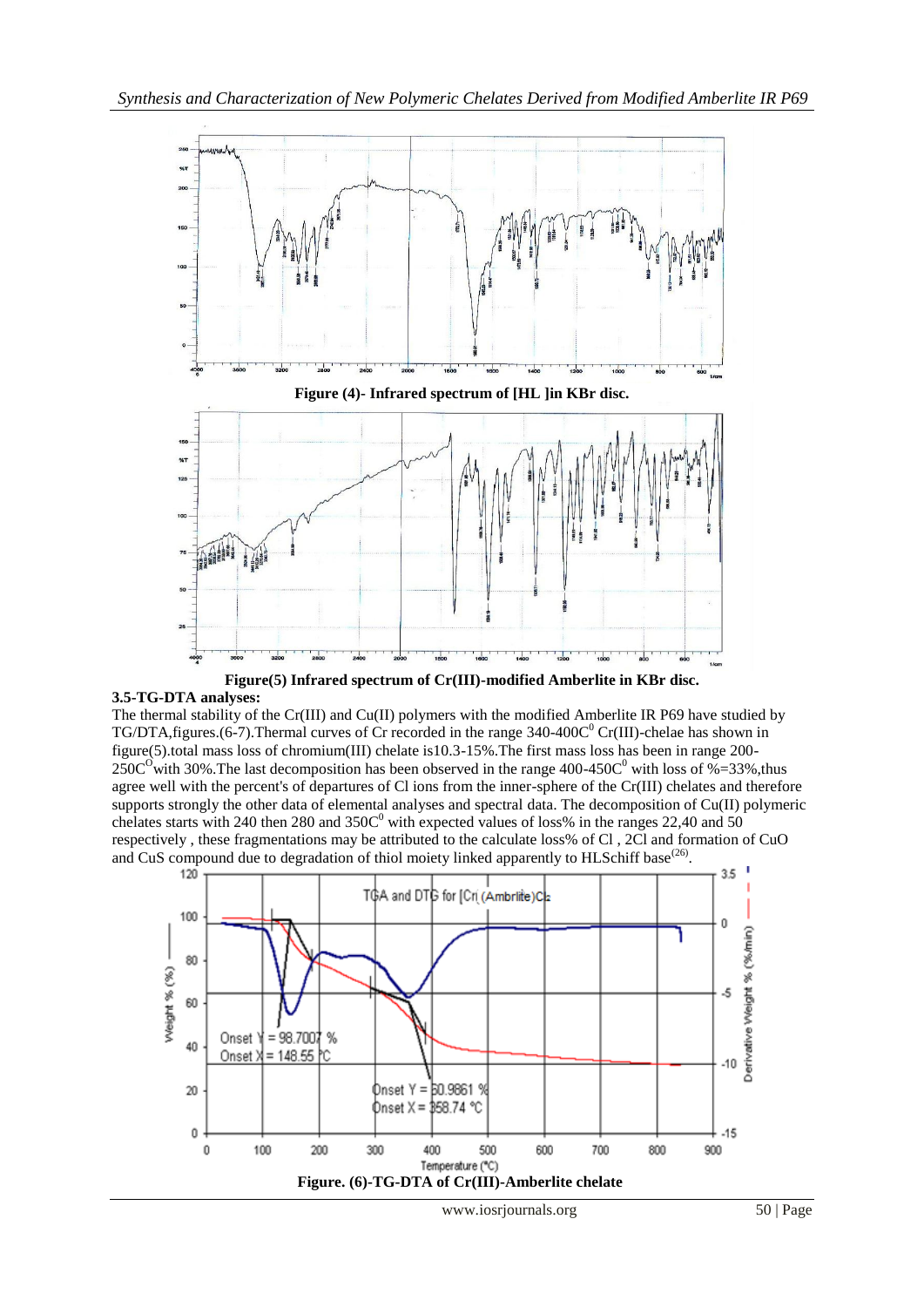



## **3.6: Electronic spectra:**

The UV –visible of the modified Amberlite IR P 69 resin and polymeric metal chelate in DMSO/ CHCl<sub>3</sub> in pure DMSO were recorded in the range 200-800nm,figures(8-9), these solutions displays two characteristic peaks at 250-270 and 330-365nm.Both of these absorptions seem to be merged with chromophore groups N=N,C=N which is conjugated with aromatic benzene and pyridine rings<sup>(27)</sup>. The solutions of Cr(III), Cu(II) ,Ni(II) and Cu(II) chelates in DMSO exhibited new weak bands in the visible region 390-700nm.,which may be assigned to  $d-d^{(28)}$  confirming the formation of metal chelates of such ions with chelating modified resin Amber lite –IR P 69. The figure(10)represents the weak absorption at 671 related to  ${}^{4}A_{2}g\rightarrow {}^{4}T_{2}g$  and 362 nm that corresponded  ${}^4A_2g \rightarrow {}^4T_2g(p)$  confirming octahedral geometry<sup>(28)</sup>. However, the nickel(II) and Cu (II) complexes solutions of brown to red colors in DMSO records low in testing to peaks at 362 and 670nm that related to d-d transition of square planner geometry.However ,The cobalt(II) chelate in DMSO shows high Intensity at 311nm of -S $\rightarrow$ Co<sup>+2</sup>charge transfer and spin allowed transition at 675 nm that may be assigned  ${}^4A_2\rightarrow {}^4T_1$  and  ${}^4A_2\rightarrow {}^4T_1$ respectively, this support tetrahedral geometry<sup>(29)</sup>.

| Table (3): UV-Visible spectra, molar conductance andmagnetic moments of Ambarlite resin and it's |  |  |  |  |  |  |  |  |
|--------------------------------------------------------------------------------------------------|--|--|--|--|--|--|--|--|
| suggested structure metal complexes                                                              |  |  |  |  |  |  |  |  |

| Comp.                 | λnm | $cm^{-1}$ | Assignment                                                                                                                  | $\Lambda^a_m$ | Propose structure | ueff BM  |
|-----------------------|-----|-----------|-----------------------------------------------------------------------------------------------------------------------------|---------------|-------------------|----------|
| HL                    | 282 | 26178     | C.T                                                                                                                         |               |                   |          |
|                       | 330 | 29167     | $n - \pi$                                                                                                                   |               |                   |          |
|                       | 270 | 40485     | $\pi$ — $\pi^{\degree}$                                                                                                     |               |                   |          |
| Ambarlate             | 365 | 27577     | C.F                                                                                                                         |               |                   |          |
|                       | 315 | 31746     | $n - \pi$ <sup>*</sup>                                                                                                      |               |                   |          |
|                       | 292 | 34246     | $\pi$ — $\pi^*$                                                                                                             |               |                   |          |
| Cr(Am)Cl <sub>2</sub> | 671 | 14903     | $\overline{^{4}A_{2}g} \rightarrow ^{4}T_{2}g$                                                                              | 19            | Octahedral        | 3.40     |
|                       | 363 | 27548     |                                                                                                                             |               |                   |          |
|                       | 324 | 30864     | $^{4}A_{2}g \rightarrow ^{4}T_{1}g_{(F)}$<br>$^{4}A_{2}g \rightarrow ^{4}T_{1}g_{(p)}$<br>$^{4}A_{2} \rightarrow ^{4}T_{1}$ |               |                   |          |
| Co(Am)Cl              | 675 | 14893     |                                                                                                                             | 65            | Tetrahedral       | 3.9      |
|                       | 324 | 30864     | $A_2 \rightarrow A_1$                                                                                                       |               |                   |          |
|                       | 311 | 32154     | C.T                                                                                                                         |               |                   |          |
|                       | 750 | 13333     | ${}^{1}B_{1}g(F) \rightarrow {}^{1}B_{2}g$                                                                                  |               |                   |          |
| Ni (Am)Cl             | 390 | 25641     | ${}^{1}B_{1}g(F) \rightarrow {}^{1}A_{2}g$                                                                                  | 37            | Square planner    | $\theta$ |
|                       | 250 | 400000    | C.T                                                                                                                         |               |                   |          |
| Cu(Am)Cl              | 671 | 14903     | ${}^2A_1g \rightarrow {}^2B_1g$                                                                                             |               |                   |          |
|                       | 362 | 26490     | ${}^2A_1g \rightarrow {}^3B_2g$                                                                                             | 40            | Square planner    | 1.70     |
|                       | 296 | 33783     | C.T                                                                                                                         |               |                   |          |

 $C.T = charge transfer, a = molar conductance in DMSO solution$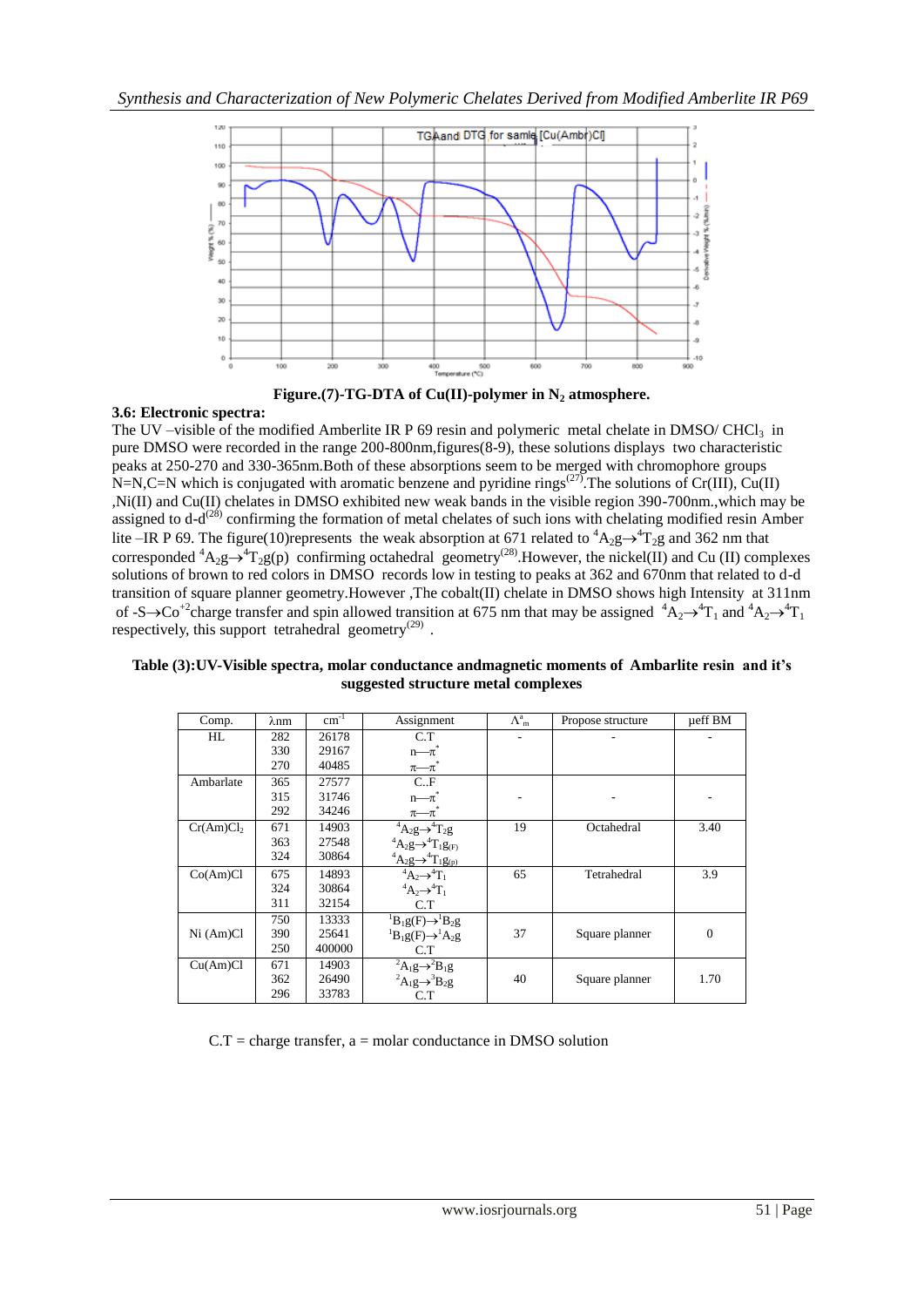

**Figure(8)- Electronic spectrum of modified Amb-L in DMSO/CHCl3**



 **Figure (9)-Electronic spectrum of [Cr(Am)Cl2] in DMSO**

The Conductivity behavior of  $Cr^{(III)}$  chelate in DMSO in the range 60 ohm<sup>-1</sup> cm<sup>2</sup> mol<sup>-1</sup>. suggests the presence of  $Cl<sup>-1</sup>$  ion in the outer-sphere and agree with the suggested formula. However the  $Co<sup>H</sup>$ , Ni<sup>II</sup> and Cu<sup>II</sup> chelates in DMSO shows non-electrolytic behavior showing molar conductance in the range (15-20) ohm<sup>-1</sup> cm<sup>2</sup> mol<sup>-1</sup>  $1(30)$ , thus confirmed the proposed structures of polymeric chelates.

#### **IV. Conclusion:**

In this present work, a new modification of Amberlite IR P 69 resin was prepared upon diazoniumcoupling with new Schiff base(5-Methyl-2-{[(pyridin-2-ylmethyl)-amino]-methyl}-benzenethiol).Thecoordination behavior of new chelating resin was studies upon azo-coupling has investigated and proved on analysis of FT.IR , <sup>1</sup>H,<sup>13</sup>C NMR,F.T.IR ,UV-visible spectra data and thermal analyses, the coordination linkage of modified Amberlite IR P 69 resin with Cr(III),Co(II),Ni(II) and Cu(II) may be shown in the  ${}^{1}H$ ,  ${}^{13}C$  NMR, FTIR and UV-Visble spectroscopy methods. The mentioned identifications besides (C.H.N.M.) Elemental analysis, molar conductance in (CHCl<sub>3</sub>, DMSO), magnetic moments and TG-DTA analysis, suggests the octahedral geometry around  $Cr<sup>III</sup>$  ion, square planner around  $Ni<sup>II</sup>$  and  $Cu<sup>II</sup>$  ions wheas the tetra hydra geometry of high spin was postulated for  $Co<sup>II</sup>$  polymeric chelate there structure were shown in schemes (3-4), as below :



**Scheme (3)-Stereo chemical structure of Cr(III) polymeric chelate.**